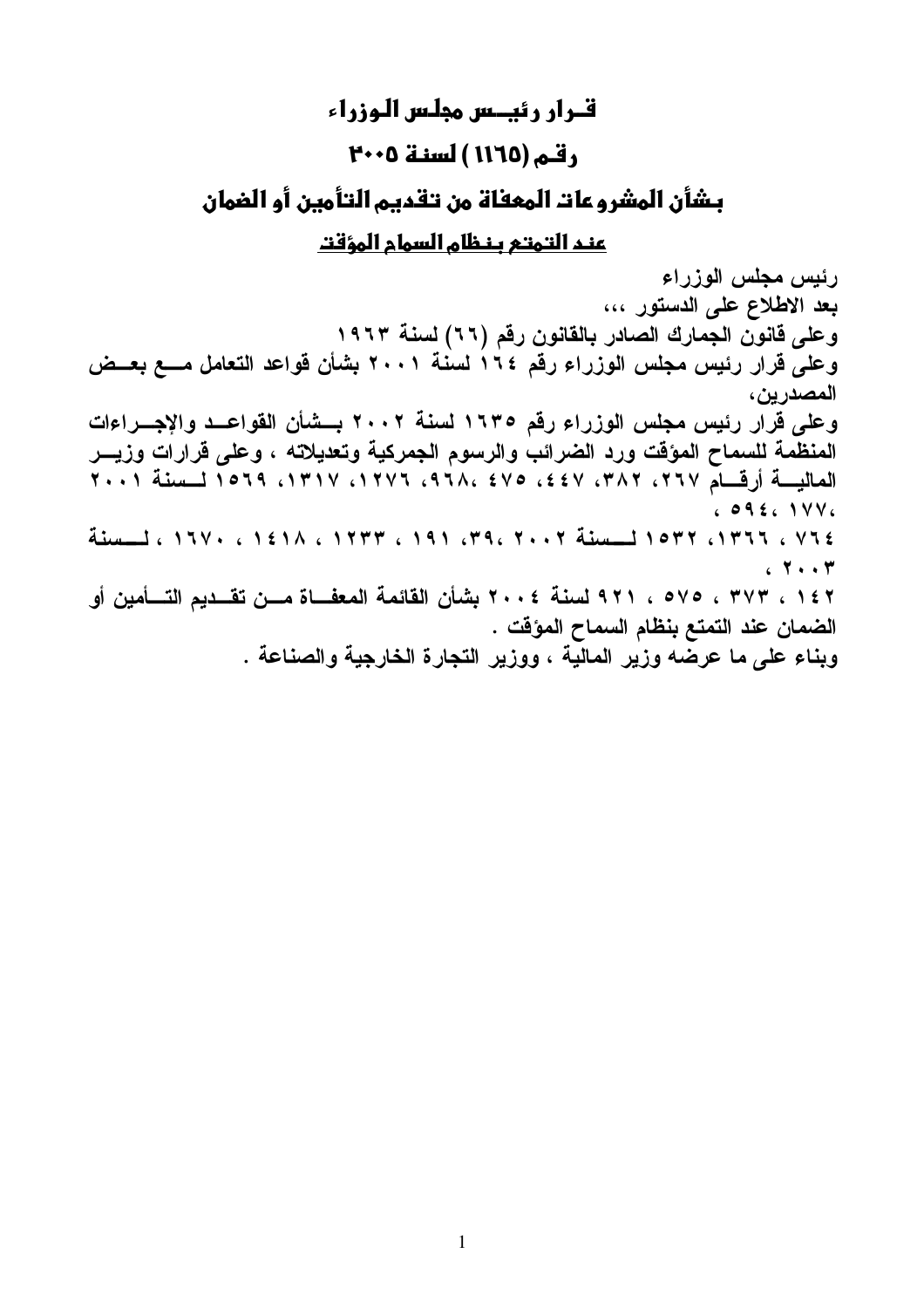# (المادة الأولـى)

مع مراعاة أحكام قانون الجمارك الصادر بالقانون رقسم ٦٦ لسسنة ١٩٦٣ المسشار إليسه وتعديلاته وكذا أحكام قرار رئيس مجلس الوزراء رقم ١٦٣٥ لسنة ٢٠٠٢ المشار إليه .

تعفي المشروعات الإنتاجية من تقديم التأمين أو الضمان المنصوص عليه بالمادة (٩٨) مــن قانون الجمارك المشار إليه ، والتي تبرز سجلاتها مزاولة نشاط التصدير والتزامها بالقواعد الجمركية المرتبطة بنظام السماح المؤقت ، ويكتفي في هذه الحالة بتقديم تعهد وفقا للشروط الموضحة بهذا القرار ، ويكون هذا الإعفاء بما لا يتجاوز قيمتــــه ٥٠% مـــن أعلـــي قيمــــة لصادرات المشروع الإنتاجي خلال أي سنة من السنوات الثلاث السابقة لتاريخ تقديم التعهد .

# (المادة الثانية )

يشترط لتمتع المشروعات الإنتاجية بالإعفاء المنصوص عليه فى المادة الأولى من هذا القرار الآتس : ۔ ١ ـــــ أن يقتصر التمتع بهذا النظام على المشروعات الإنتاجية المقيـــدة بالـــسجل الـــصنـاعي وشركات الإنتاج الزراعى ، والتى سبق قيامها بالتصدير لمدة لا تقل عن ثلاث سنوات سابقةً على تقديم طلب استخدام هذا النظام ، ويثبت ذلك بتقديم صورة ترخيص المزاولة أو شــــهادة من الجهة المشرفة على النشاط .

٢ـــــ أن يكون المشروع لم يسبق إدانته أو إدانـة ممثلـه القانونـى بحكم قـــضائـى نـهــــائـى فــــى جريمة من جرائم التهرّب الجمركى المنصوص عليها فى قانون ۖ الجمارك خلالٌ الثلاث سنواتٌ السابقة على تقديم الإعفاء . ٣ ـــــ أن يقدم المشروع تعهداً من ممثله القانوني مصدقا عليه من البنك بـــصحة التوقيــــع ، وذلك وفقا للنموذج الذي يصدر به قرار من وزير المالية . ٤ ـــــ أن يكون لدى المشروع ملف ضريبي أو يكون متمتعاً بإعفاء ضريبي . 0 ـــــــــ أن يلتزم المشروع بإمساك سجلات ودفاتر لما يتم استيراده وتصديره ودورة التـــشغيل والأرصدة الفعلية تحت نظام السماح المؤقت للرجوع إليها عند متابعــــة اللجــــان المختـــصة بمصلحة الجمارك على أن تحفظ هذه السجلات لمدة خمس سنوات . ٦ ــــــ أن يقدم المشروع كافة المستندات اللازمة للاستدلال على قيمة صادراته خــــلل الــــثلاث سنوات السابقة لتقديم الطلب . ٧ ــــ أن يكون الإفراج عن المواد الأولية والسلع الوسيطة ومستلزمات الإنتاج وغيرها مـــن الأصناف الواردة وفقا لهذا النظام فى حدود الطاقة الإنتاجية القصوى التى يحــددها صـــاحب المشروع الإنتاجي بشهادة منه ، ولمصلحة الجمارك المراجعة اللاحقة لصحة هذه السشهادات بالتنسيق مع الجهات المختصة .